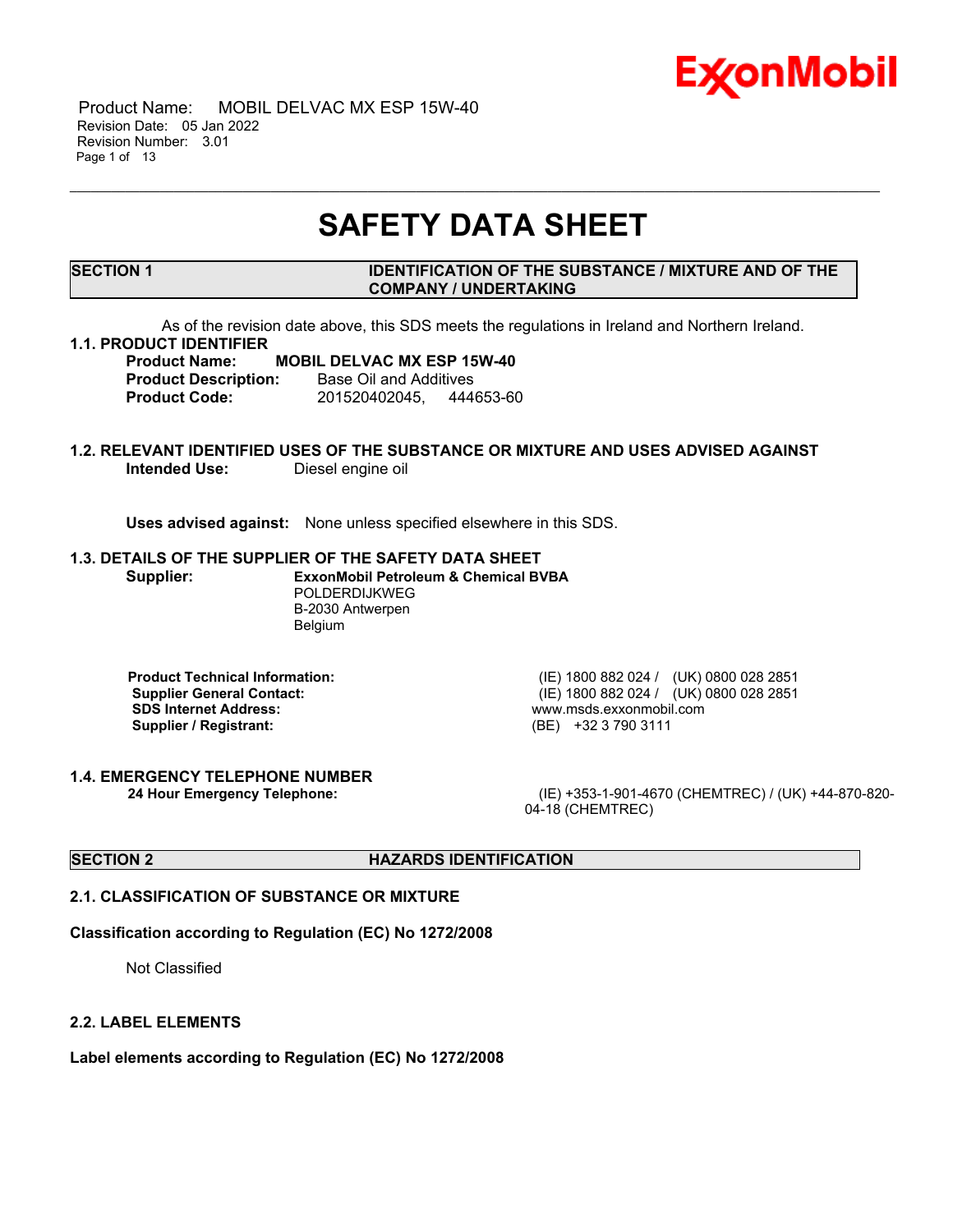

 Product Name: MOBIL DELVAC MX ESP 15W-40 Revision Date: 05 Jan 2022 Revision Number: 3.01 Page 2 of 13

#### **Hazard Statements:**

#### Supplemental:

EUH210: Safety data sheet available on request. EUH208: Contains: C14-16-18 ALKYL PHENOL May produce an allergic reaction.

\_\_\_\_\_\_\_\_\_\_\_\_\_\_\_\_\_\_\_\_\_\_\_\_\_\_\_\_\_\_\_\_\_\_\_\_\_\_\_\_\_\_\_\_\_\_\_\_\_\_\_\_\_\_\_\_\_\_\_\_\_\_\_\_\_\_\_\_\_\_\_\_\_\_\_\_\_\_\_\_\_\_\_\_\_\_\_\_\_\_\_\_\_\_\_\_\_\_\_\_\_\_\_\_\_\_\_\_\_\_\_\_\_\_\_\_\_

#### **2.3. OTHER HAZARDS**

#### **Physical / Chemical Hazards:**

No significant hazards.

#### **Health Hazards:**

High-pressure injection under skin may cause serious damage. Excessive exposure may result in eye, skin, or respiratory irritation.

#### **Environmental Hazards:**

No significant hazards.Material does not meet the criteria for PBT or vPvB in accordance with REACH Annex XIII.

#### **SECTION 3 COMPOSITION / INFORMATION ON INGREDIENTS**

**3.1. SUBSTANCES** Not Applicable. This material is regulated as a mixture.

#### **3.2. MIXTURES**

This material is defined as a mixture.

#### **Reportable hazardous substance(s) complying with the classification criteria and/or with an exposure limit (OEL)**

| <b>Name</b>                                                                                         | CAS#        | EC#       | <b>Registration#</b> | <b>Concentration</b> | <b>GHS/CLP</b><br>classification                                                                                            |
|-----------------------------------------------------------------------------------------------------|-------------|-----------|----------------------|----------------------|-----------------------------------------------------------------------------------------------------------------------------|
| <b>REACTION MASS OF ISOMERS OF: C7-9</b><br>ALKYL 3-(3,5-DI-TERTBUTYL-<br>HYDROXYPHENYL) PROPIONATE | 125643-61-0 | 406-040-9 | 01-0000015551-76     | $1 - 5\%$            | Aquatic Chronic 4 H413                                                                                                      |
| IC14-16-18 ALKYL PHENOL                                                                             |             | 931-468-2 | 01-2119498288-19     | $0.1 - 5.1\%$        | Skin Sens. 1B H317.<br>STOT RE 2 H373                                                                                       |
| Distillates (petroleum), solvent-dewaxed<br>heavy paraffinic                                        | 64742-65-0  | 265-169-7 | 01-2119471299-27     | $1 - 5\%$            | Asp. Tox. 1 H304                                                                                                            |
| ZINC BISJO-(6-METHYLHEPTYL)] BISJO-<br>((SEC-BUTYL)] BIS(DITHIOPHOSPHATE)                           | 93819-94-4  | 298-577-9 | 01-2119543726-33     | $0.1 - 5.1\%$        | [Acute Tox. 5 H303],<br>[Aquatic Acute 2 H401].<br>Aquatic Chronic 2 H411,<br><b>Skin Irrit. 2 H315.</b><br>Eve Dam. 1 H318 |

Note - any classification in brackets is a GHS building block that was not adopted by the EU in the CLP regulation (No 1272/2008) and therefore is not applicable in the EU or in non-EU countries which have implemented the CLP regulation and is shown for informational purposes only.

Note: See SDS Section 16 for full text of hazard statements.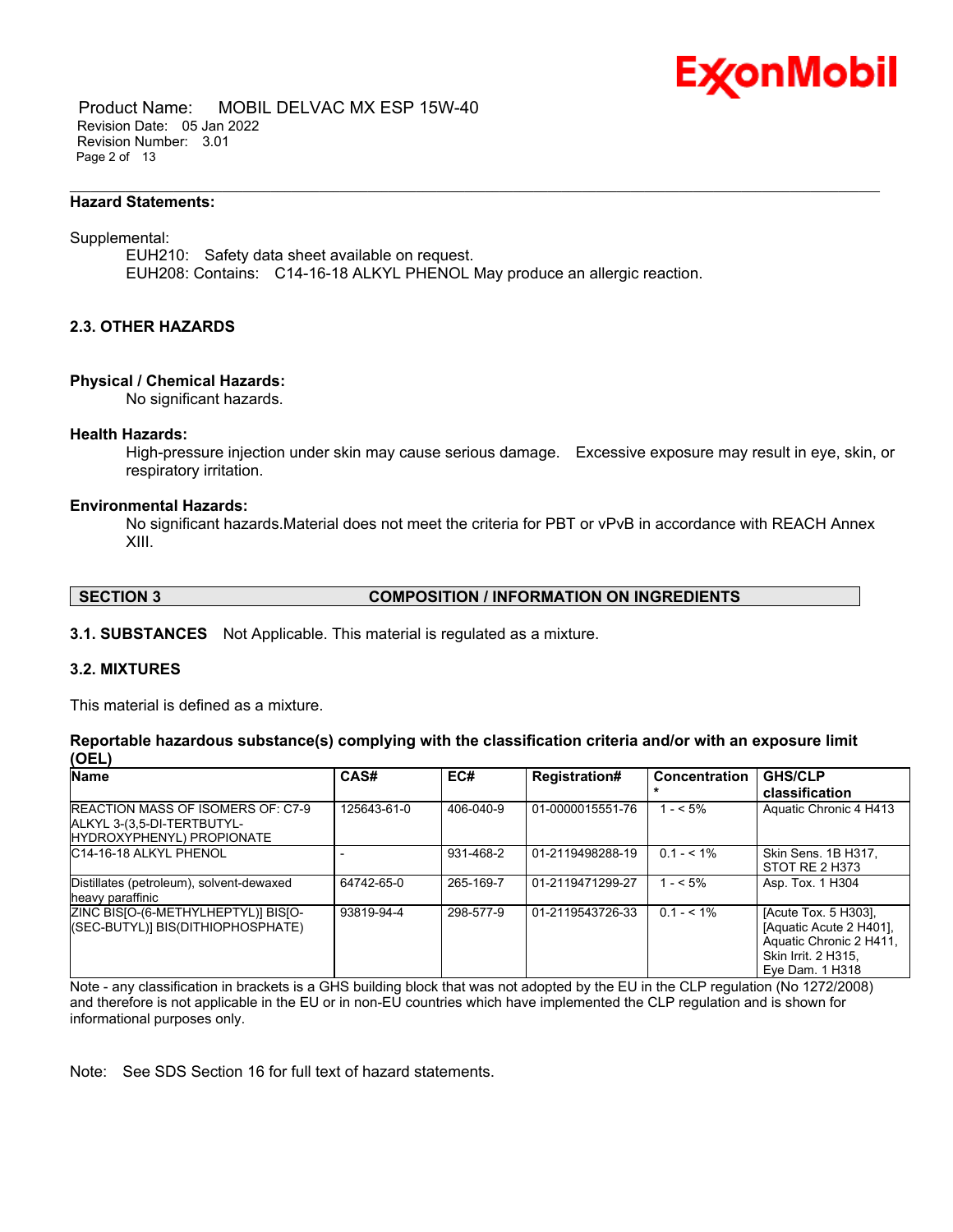

 Product Name: MOBIL DELVAC MX ESP 15W-40 Revision Date: 05 Jan 2022 Revision Number: 3.01 Page 3 of 13

**SECTION 4 FIRST AID MEASURES**

\_\_\_\_\_\_\_\_\_\_\_\_\_\_\_\_\_\_\_\_\_\_\_\_\_\_\_\_\_\_\_\_\_\_\_\_\_\_\_\_\_\_\_\_\_\_\_\_\_\_\_\_\_\_\_\_\_\_\_\_\_\_\_\_\_\_\_\_\_\_\_\_\_\_\_\_\_\_\_\_\_\_\_\_\_\_\_\_\_\_\_\_\_\_\_\_\_\_\_\_\_\_\_\_\_\_\_\_\_\_\_\_\_\_\_\_\_

### **4.1. DESCRIPTION OF FIRST AID MEASURES**

#### **INHALATION**

Remove from further exposure. For those providing assistance, avoid exposure to yourself or others. Use adequate respiratory protection. If respiratory irritation, dizziness, nausea, or unconsciousness occurs, seek immediate medical assistance. If breathing has stopped, assist ventilation with a mechanical device or use mouth-to-mouth resuscitation.

#### **SKIN CONTACT**

Wash contact areas with soap and water. If product is injected into or under the skin, or into any part of the body, regardless of the appearance of the wound or its size, the individual should be evaluated immediately by a physician as a surgical emergency. Even though initial symptoms from high pressure injection may be minimal or absent, early surgical treatment within the first few hours may significantly reduce the ultimate extent of injury.

#### **EYE CONTACT**

Flush thoroughly with water. If irritation occurs, get medical assistance.

#### **INGESTION**

First aid is normally not required. Seek medical attention if discomfort occurs.

#### **4.2. MOST IMPORTANT SYMPTOMS AND EFFECTS, BOTH ACUTE AND DELAYED**

Local necrosis as evidenced by delayed onset of pain and tissue damage a few hours after injection.

#### **4.3. INDICATION OF ANY IMMEDIATE MEDICAL ATTENTION AND SPECIAL TREATMENT NEEDED**

The need to have special means for providing specific and immediate medical treatment available in the workplace is not expected.

#### **SECTION 5 FIRE FIGHTING MEASURES**

#### **5.1. EXTINGUISHING MEDIA**

**Suitable Extinguishing Media:** Use water fog, foam, dry chemical or carbon dioxide (CO2) to extinguish flames.

**Unsuitable Extinguishing Media:** Straight streams of water

#### **5.2. SPECIAL HAZARDS ARISING FROM THE SUBSTANCE OR MIXTURE**

**Hazardous Combustion Products:** Aldehydes, Incomplete combustion products, Oxides of carbon, Smoke, Fume, Sulphur oxides

#### **5.3. ADVICE FOR FIRE FIGHTERS**

**Fire Fighting Instructions:** Evacuate area. Prevent run-off from fire control or dilution from entering streams, sewers or drinking water supply. Fire-fighters should use standard protective equipment and in enclosed spaces, self-contained breathing apparatus (SCBA). Use water spray to cool fire exposed surfaces and to protect personnel.

### **FLAMMABILITY PROPERTIES**

**Flash Point [Method]:** >215°C (419°F) [ASTM D-92]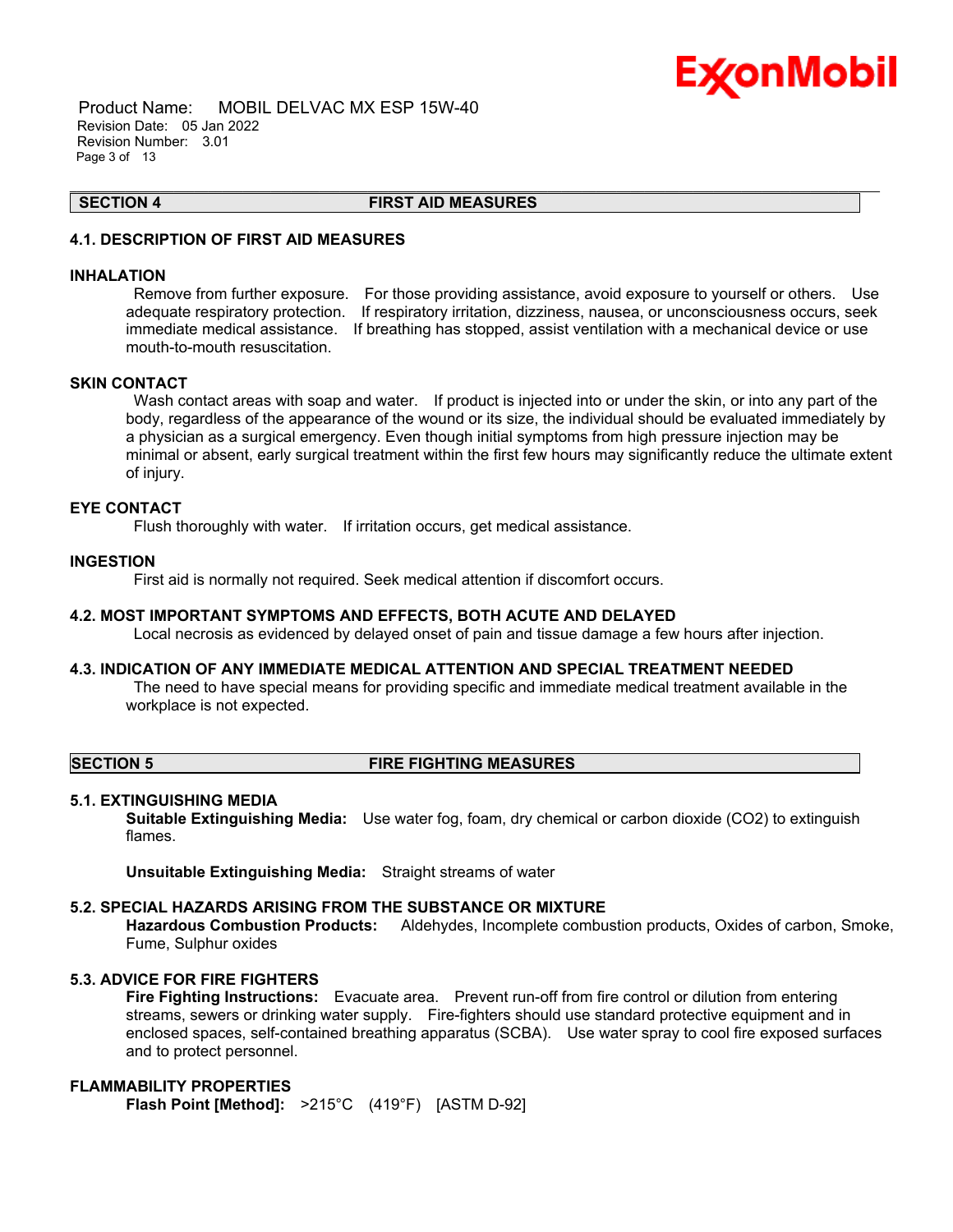

 Product Name: MOBIL DELVAC MX ESP 15W-40 Revision Date: 05 Jan 2022 Revision Number: 3.01 Page 4 of 13

> **Upper/Lower Flammable Limits (Approximate volume % in air):** UEL: 7.0 LEL: 0.9 [Estimated] **Autoignition Temperature:** No data available

\_\_\_\_\_\_\_\_\_\_\_\_\_\_\_\_\_\_\_\_\_\_\_\_\_\_\_\_\_\_\_\_\_\_\_\_\_\_\_\_\_\_\_\_\_\_\_\_\_\_\_\_\_\_\_\_\_\_\_\_\_\_\_\_\_\_\_\_\_\_\_\_\_\_\_\_\_\_\_\_\_\_\_\_\_\_\_\_\_\_\_\_\_\_\_\_\_\_\_\_\_\_\_\_\_\_\_\_\_\_\_\_\_\_\_\_\_

#### **SECTION 6 ACCIDENTAL RELEASE MEASURES**

#### **6.1. PERSONAL PRECAUTIONS, PROTECTIVE EQUIPMENT AND EMERGENCY PROCEDURES**

#### **NOTIFICATION PROCEDURES**

In the event of a spill or accidental release, notify relevant authorities in accordance with all applicable regulations.

#### **PROTECTIVE MEASURES**

Avoid contact with spilled material. See Section 5 for fire fighting information. See the Hazard Identification Section for Significant Hazards. See Section 4 for First Aid Advice. See Section 8 for advice on the minimum requirements for personal protective equipment. Additional protective measures may be necessary, depending on the specific circumstances and/or the expert judgment of the emergency responders.

For emergency responders: Respiratory protection: respiratory protection will be necessary only in special cases, e.g., formation of mists. Half-face or full-face respirator with filter(s) for dust/organic vapor or Self Contained Breathing Apparatus (SCBA) can be used depending on the size of spill and potential level of exposure. If the exposure cannot be completely characterized or an oxygen deficient atmosphere is possible or anticipated, SCBA is recommended. Work gloves that are resistant to hydrocarbons are recommended. Gloves made of polyvinyl acetate (PVA) are not water-resistant and are not suitable for emergency use. Chemical goggles are recommended if splashes or contact with eyes is possible. Small spills: normal antistatic work clothes are usually adequate. Large spills: full body suit of chemical resistant, antistatic material is recommended.

#### **6.2. ENVIRONMENTAL PRECAUTIONS**

Large Spills: Dyke far ahead of liquid spill for later recovery and disposal. Prevent entry into waterways, sewers, basements or confined areas.

#### **6.3. METHODS AND MATERIAL FOR CONTAINMENT AND CLEANING UP**

**Land Spill:** Stop leak if you can do so without risk. Recover by pumping or with suitable absorbent.

**Water Spill:** Stop leak if you can do so without risk. Confine the spill immediately with booms. Warn other shipping. Remove from the surface by skimming or with suitable absorbents. Seek the advice of a specialist before using dispersants.

Water spill and land spill recommendations are based on the most likely spill scenario for this material; however, geographic conditions, wind, temperature, (and in the case of a water spill) wave and current direction and speed may greatly influence the appropriate action to be taken. For this reason, local experts should be consulted. Note: Local regulations may prescribe or limit action to be taken.

#### **6.4. REFERENCES TO OTHER SECTIONS**

See Sections 8 and 13.

#### **SECTION 7 HANDLING AND STORAGE**

#### **7.1. PRECAUTIONS FOR SAFE HANDLING**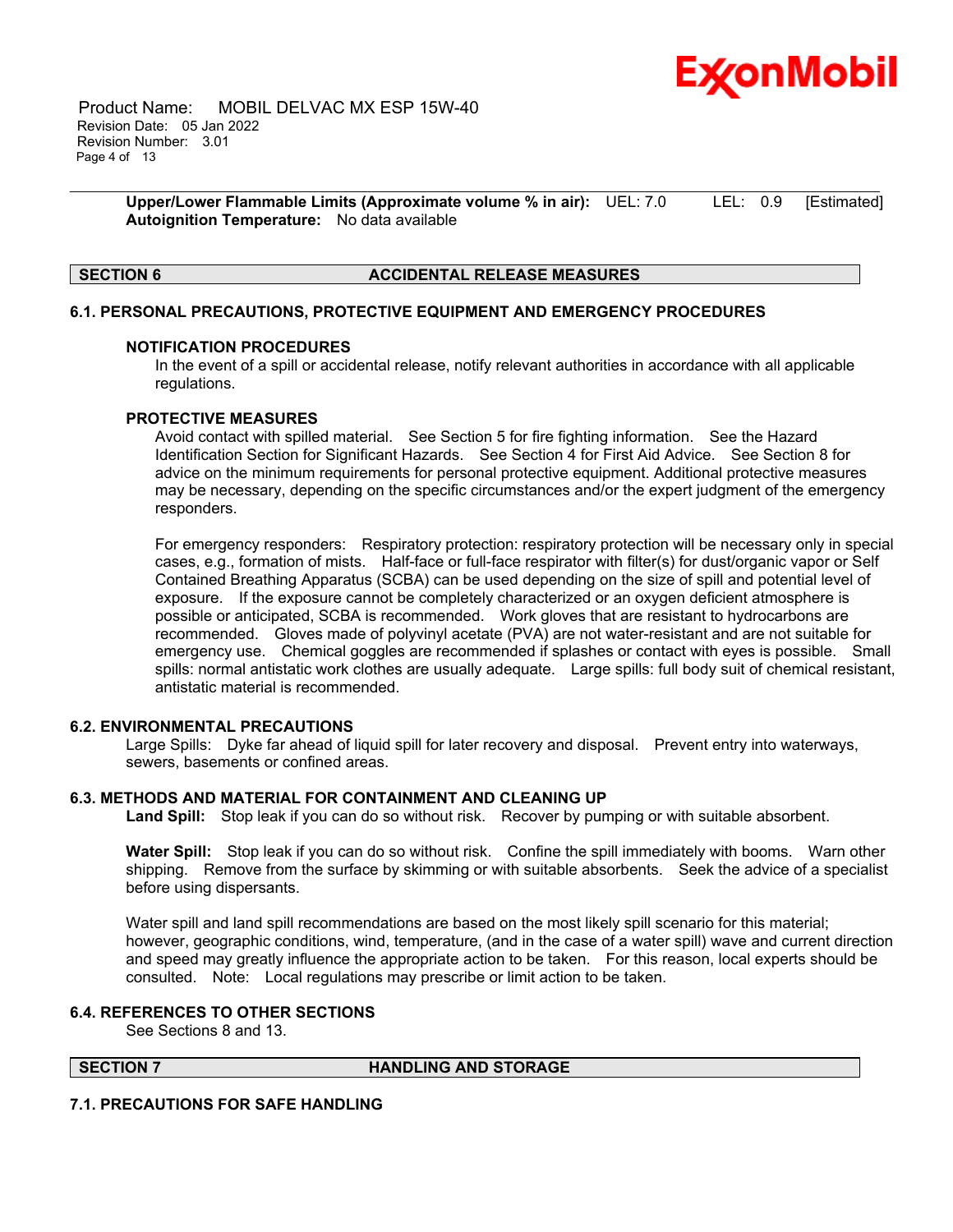

 Product Name: MOBIL DELVAC MX ESP 15W-40 Revision Date: 05 Jan 2022 Revision Number: 3.01 Page 5 of 13

> Avoid contact with used product. Prevent small spills and leakage to avoid slip hazard. Material can accumulate static charges which may cause an electrical spark (ignition source). When the material is handled in bulk, an electrical spark could ignite any flammable vapors from liquids or residues that may be present (e.g., during switch-loading operations). Use proper bonding and/or earthing procedures. However, bonding and earthing may not eliminate the hazard from static accumulation. Consult local applicable standards for guidance. Additional references include American Petroleum Institute 2003 (Protection Against Ignitions Arising out of Static, Lightning and Stray Currents) or National Fire Protection Agency 77 (Recommended Practice on Static Electricity) or CENELEC CLC/TR 50404 (Electrostatics - Code of practice for the avoidance of hazards due to static electricity).

\_\_\_\_\_\_\_\_\_\_\_\_\_\_\_\_\_\_\_\_\_\_\_\_\_\_\_\_\_\_\_\_\_\_\_\_\_\_\_\_\_\_\_\_\_\_\_\_\_\_\_\_\_\_\_\_\_\_\_\_\_\_\_\_\_\_\_\_\_\_\_\_\_\_\_\_\_\_\_\_\_\_\_\_\_\_\_\_\_\_\_\_\_\_\_\_\_\_\_\_\_\_\_\_\_\_\_\_\_\_\_\_\_\_\_\_\_

**Static Accumulator:** This material is a static accumulator.

#### **7.2. CONDITIONS FOR SAFE STORAGE, INCLUDING ANY INCOMPATIBILITIES**

The type of container used to store the material may affect static accumulation and dissipation. Do not store in open or unlabelled containers.

#### **7.3. SPECIFIC END USES**

Section 1 informs about identified end-uses. No industrial or sector specific guidance available.

| <b>SECTION 8</b> | <b>EXPOSURE CONTROLS / PERSONAL PROTECTION</b> |
|------------------|------------------------------------------------|
|------------------|------------------------------------------------|

### **8.1. CONTROL PARAMETERS**

#### **EXPOSURE LIMIT VALUES**

#### **Exposure limits/standards (Note: Exposure limits are not additive)**

| <b>Substance Name</b>             | Form      | Limit/Standard |                  |  | <b>Note</b> | <b>Source</b> |
|-----------------------------------|-----------|----------------|------------------|--|-------------|---------------|
| Distillates (petroleum), solvent- |           | <b>TWA</b>     | $5 \text{ mg/m}$ |  |             | ACGIH         |
| dewaxed heavy paraffinic          | Inhalable |                |                  |  |             |               |
|                                   | fraction. |                |                  |  |             |               |
| Distillates (petroleum), solvent- |           | TWA            | $5 \text{ mg/m}$ |  |             | ACGIH         |
| dewaxed heavy paraffinic          | Inhalable |                |                  |  |             |               |
|                                   | fraction. |                |                  |  |             |               |

**Exposure limits/standards for materials that can be formed when handling this product:** When mists/aerosols can occur the following is recommended:  $5 \text{ mg/m}^3$  - ACGIH TLV (inhalable fraction).

Note: Information about recommended monitoring procedures can be obtained from the relevant agency(ies)/institute(s):

| IE  | Health and Safety Executive (HSE) |
|-----|-----------------------------------|
| -UK | Health and Safety Executive (HSE) |

#### **DERIVED NO EFFECT LEVEL (DNEL)/DERIVED MINIMAL EFFECT LEVEL (DMEL)**

#### **Worker**

| l Substance Name                  | Dermal | <b>Inhalation</b>         |
|-----------------------------------|--------|---------------------------|
| Distillates (petroleum), solvent- | ΝA     | 5.4 mg/m3 DNEL, Chronic   |
| dewaxed heavy paraffinic          |        | l Exposure. Local Effects |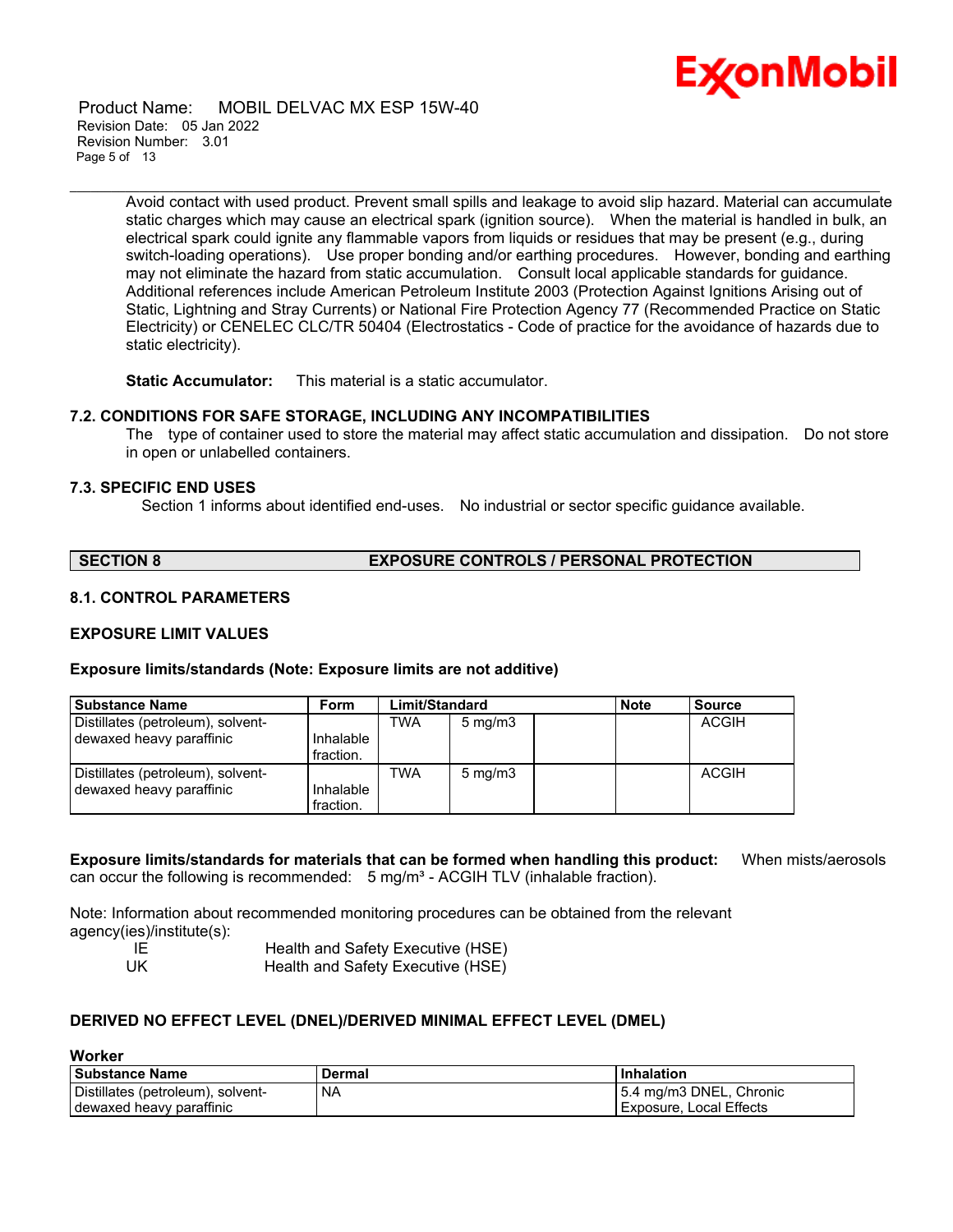

 Product Name: MOBIL DELVAC MX ESP 15W-40 Revision Date: 05 Jan 2022 Revision Number: 3.01 Page 6 of 13

| Consumer                          |           |                              |      |
|-----------------------------------|-----------|------------------------------|------|
| l Substance Name                  | Dermal    | <b>Inhalation</b>            | Oral |
| Distillates (petroleum), solvent- | <b>NA</b> | 1.2 mg/m3 DNEL, Chronic   NA |      |
| dewaxed heavy paraffinic          |           | I Exposure, Local Effects    |      |

\_\_\_\_\_\_\_\_\_\_\_\_\_\_\_\_\_\_\_\_\_\_\_\_\_\_\_\_\_\_\_\_\_\_\_\_\_\_\_\_\_\_\_\_\_\_\_\_\_\_\_\_\_\_\_\_\_\_\_\_\_\_\_\_\_\_\_\_\_\_\_\_\_\_\_\_\_\_\_\_\_\_\_\_\_\_\_\_\_\_\_\_\_\_\_\_\_\_\_\_\_\_\_\_\_\_\_\_\_\_\_\_\_\_\_\_\_

Note: The Derived No Effect Level (DNEL) is an estimated safe level of exposure that is derived from toxicity data in accord with specific guidance within the REACH regulation. The DNEL may differ from an Occupational Exposure Limit (OEL) for the same chemical. OELs may be recommended by an individual company, a governmental regulatory body or an expert organization, such as the Scientific Committee for Occupational Exposure Limits (SCOEL) or the American Conference of Governmental Industrial Hygienists (ACGIH). OELs are considered to be safe exposure levels for a typical worker in an occupational setting for an 8-hour work shift, 40 hour work week, as a time weighted average (TWA) or a 15 minute short-term exposure limit (STEL). While also considered to be protective of health, OELs are derived by a process different from that of REACH.

#### **PREDICTED NO EFFECT CONCENTRATION (PNEC)**

| <b>Substance Name</b>                                                      | lAqua<br>lífresh<br>(water | lAqua<br>l(marine<br>water) | lAaua<br>l(intermittent<br>release) | <b>Sewage</b><br><b>Itreatment</b><br><b>Iplant</b> | <b>Sediment</b> | <b>Soil</b> | <b>Oral</b><br>l(secondarv<br>(poisoning) |
|----------------------------------------------------------------------------|----------------------------|-----------------------------|-------------------------------------|-----------------------------------------------------|-----------------|-------------|-------------------------------------------|
| <b>Distillates</b><br>(petroleum), solvent-<br>dewaxed heavy<br>paraffinic | INA                        | <b>INA</b>                  | <b>NA</b>                           | <b>NA</b>                                           | INA             | <b>INA</b>  | 9.33 mg / kg<br>(food)                    |

#### **8.2. EXPOSURE CONTROLS**

#### **ENGINEERING CONTROLS**

The level of protection and types of controls necessary will vary depending upon potential exposure conditions. Control measures to consider:

No special requirements under ordinary conditions of use and with adequate ventilation.

#### **PERSONAL PROTECTION**

Personal protective equipment selections vary based on potential exposure conditions such as applications, handling practices, concentration and ventilation. Information on the selection of protective equipment for use with this material, as provided below, is based upon intended, normal usage.

**Respiratory Protection:** If engineering controls do not maintain airborne contaminant concentrations at a level which is adequate to protect worker health, an approved respirator may be appropriate. Respirator selection, use, and maintenance must be in accordance with regulatory requirements, if applicable. Types of respirators to be considered for this material include:

No special requirements under ordinary conditions of use and with adequate ventilation.

For high airborne concentrations, use an approved supplied-air respirator, operated in positive pressure mode. Supplied air respirators with an escape bottle may be appropriate when oxygen levels are inadequate. gas/vapour warning properties are poor, or if air purifying filter capacity/rating may be exceeded.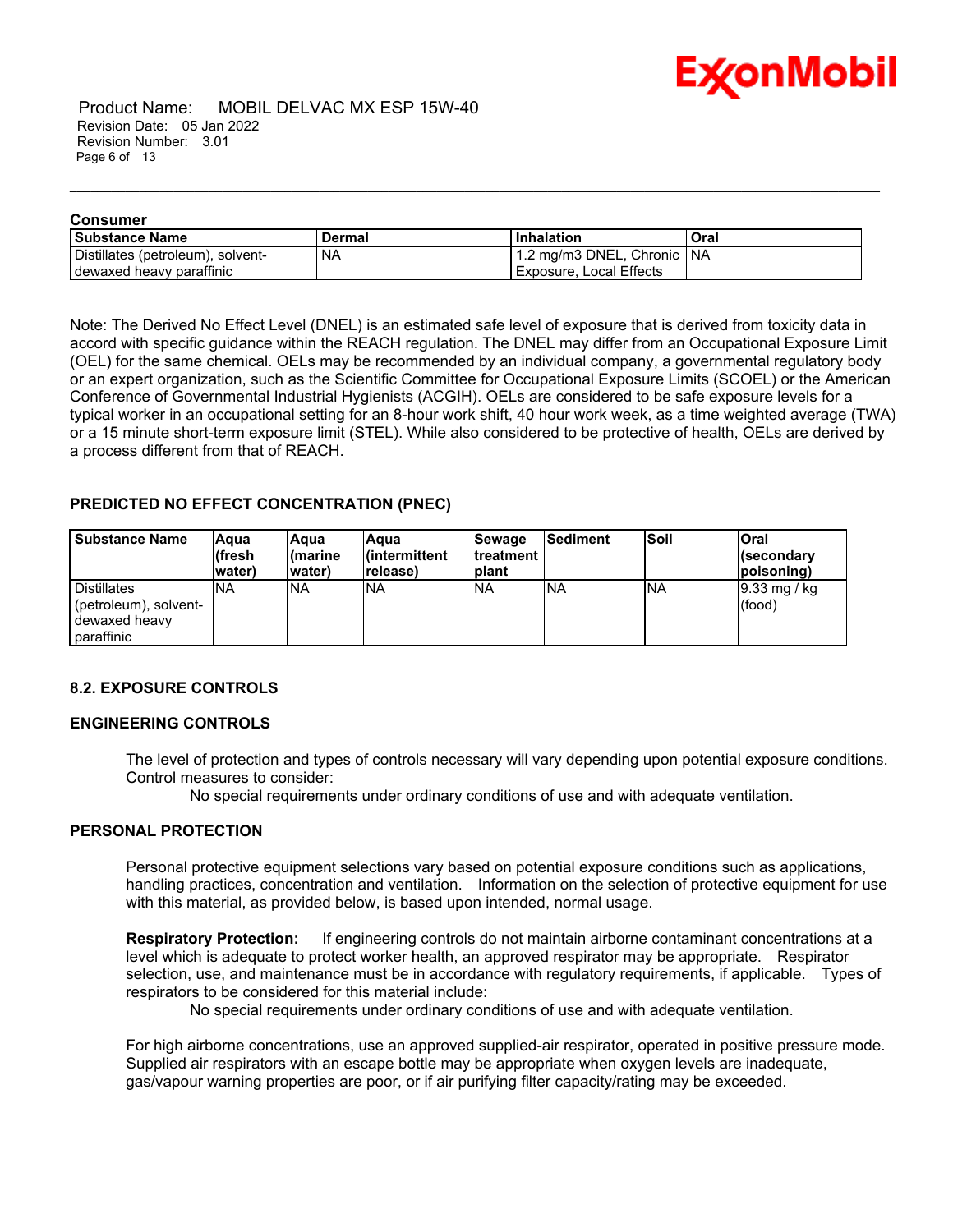

 Product Name: MOBIL DELVAC MX ESP 15W-40 Revision Date: 05 Jan 2022 Revision Number: 3.01 Page 7 of 13

> **Hand Protection:** Any specific glove information provided is based on published literature and glove manufacturer data. Glove suitability and breakthrough time will differ depending on the specific use conditions. Contact the glove manufacturer for specific advice on glove selection and breakthrough times for your use conditions. Inspect and replace worn or damaged gloves. The types of gloves to be considered for this material include:

\_\_\_\_\_\_\_\_\_\_\_\_\_\_\_\_\_\_\_\_\_\_\_\_\_\_\_\_\_\_\_\_\_\_\_\_\_\_\_\_\_\_\_\_\_\_\_\_\_\_\_\_\_\_\_\_\_\_\_\_\_\_\_\_\_\_\_\_\_\_\_\_\_\_\_\_\_\_\_\_\_\_\_\_\_\_\_\_\_\_\_\_\_\_\_\_\_\_\_\_\_\_\_\_\_\_\_\_\_\_\_\_\_\_\_\_\_

No protection is ordinarily required under normal conditions of use.

**Eye Protection:** If contact is likely, safety glasses with side shields are recommended.

**Skin and Body Protection:** Any specific clothing information provided is based on published literature or manufacturer data. The types of clothing to be considered for this material include:

No skin protection is ordinarily required under normal conditions of use. In accordance with good industrial hygiene practices, precautions should be taken to avoid skin contact.

**Specific Hygiene Measures:** Always observe good personal hygiene measures, such as washing after handling the material and before eating, drinking, and/or smoking. Routinely wash work clothing and protective equipment to remove contaminants. Discard contaminated clothing and footwear that cannot be cleaned. Practice good housekeeping.

#### **ENVIRONMENTAL CONTROLS**

Comply with applicable environmental regulations limiting discharge to air, water and soil. Protect the environment by applying appropriate control measures to prevent or limit emissions.

#### **SECTION 9 PHYSICAL AND CHEMICAL PROPERTIES**

**Note: Physical and chemical properties are provided for safety, health and environmental considerations only and may not fully represent product specifications. Contact the Supplier for additional information.**

#### **9.1. INFORMATION ON BASIC PHYSICAL AND CHEMICAL PROPERTIES**

**Physical State:** Liquid **Colour:** Brown **Odour:** Characteristic **Odour Threshold:** No data available **pH:** Not technically feasible **Melting Point:** Not technically feasible **Freezing Point:** No data available **Initial Boiling Point / and Boiling Range:** > 316°C (600°F) [Estimated] **Flash Point [Method]:** >215°C (419°F) [ASTM D-92] **Evaporation Rate (n-butyl acetate = 1):** No data available **Flammability (Solid, Gas):** Not technically feasible **Upper/Lower Flammable Limits (Approximate volume % in air):** UEL: 7.0 LEL: 0.9 [Estimated] **Vapour Pressure:** < 0.013 kPa (0.1 mm Hg) at 20 °C [Estimated] **Vapour Density (Air = 1):** No data available **Relative Density (at 15 °C):** 0.875 [ASTM D1298] **Solubility(ies): water** Negligible **Partition coefficient (n-Octanol/Water Partition Coefficient):** > 3.5 [Estimated] **Autoignition Temperature:** No data available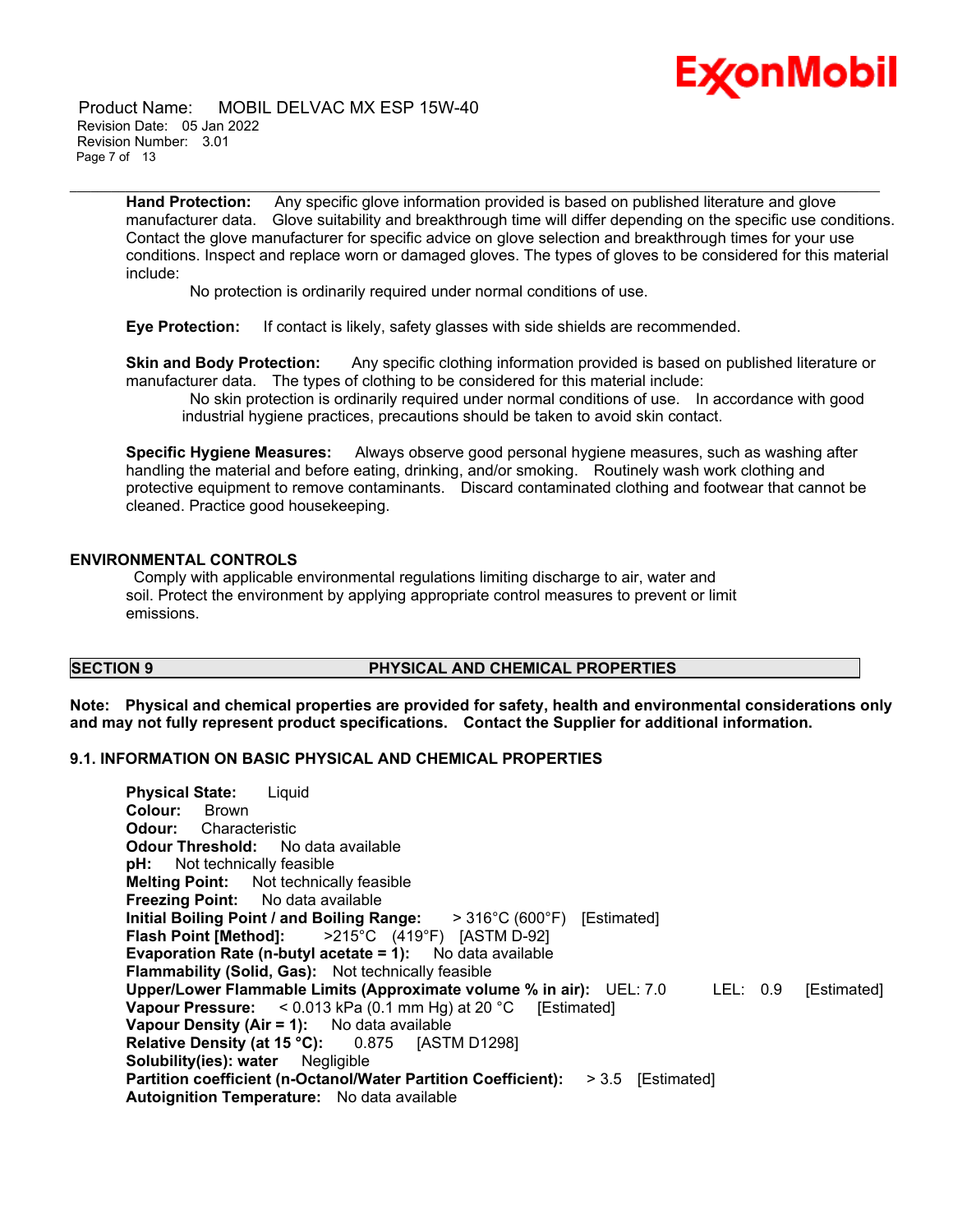

 Product Name: MOBIL DELVAC MX ESP 15W-40 Revision Date: 05 Jan 2022 Revision Number: 3.01 Page 8 of 13

> **Decomposition Temperature:** No data available **Viscosity:** [N/D at 40ºC] | 14.1 cSt (14.1 mm2/sec) at 100°C [ASTM D 445] **Explosive Properties:** None **Oxidizing Properties:** None

\_\_\_\_\_\_\_\_\_\_\_\_\_\_\_\_\_\_\_\_\_\_\_\_\_\_\_\_\_\_\_\_\_\_\_\_\_\_\_\_\_\_\_\_\_\_\_\_\_\_\_\_\_\_\_\_\_\_\_\_\_\_\_\_\_\_\_\_\_\_\_\_\_\_\_\_\_\_\_\_\_\_\_\_\_\_\_\_\_\_\_\_\_\_\_\_\_\_\_\_\_\_\_\_\_\_\_\_\_\_\_\_\_\_\_\_\_

### **9.2. OTHER INFORMATION**

**Pour Point:** -27°C (-17°F) [ASTM D97] **DMSO Extract (mineral oil only), IP-346:** < 3 %wt

#### **SECTION 10 STABILITY AND REACTIVITY**

**10.1. REACTIVITY:** See sub-sections below.

**10.2. CHEMICAL STABILITY:** Material is stable under normal conditions.

**10.3. POSSIBILITY OF HAZARDOUS REACTIONS:** Hazardous polymerization will not occur.

**10.4. CONDITIONS TO AVOID:** Excessive heat. High energy sources of ignition.

**10.5. INCOMPATIBLE MATERIALS:** Strong oxidisers

**10.6. HAZARDOUS DECOMPOSITION PRODUCTS:** Material does not decompose at ambient temperatures.

#### **SECTION 11 TOXICOLOGICAL INFORMATION**

#### **11.1. INFORMATION ON TOXICOLOGICAL EFFECTS**

| <b>Hazard Class</b>                                               | <b>Conclusion / Remarks</b>                                                                      |
|-------------------------------------------------------------------|--------------------------------------------------------------------------------------------------|
| <b>Inhalation</b>                                                 |                                                                                                  |
| Acute Toxicity: No end point data for<br>material.                | Minimally Toxic. Based on assessment of the components.                                          |
| Irritation: No end point data for material.                       | Negligible hazard at ambient/normal handling temperatures.                                       |
| Ingestion                                                         |                                                                                                  |
| Acute Toxicity: No end point data for<br>material.                | Minimally Toxic. Based on assessment of the components.                                          |
| <b>Skin</b>                                                       |                                                                                                  |
| Acute Toxicity: No end point data for<br>material.                | Minimally Toxic. Based on assessment of the components.                                          |
| Skin Corrosion/Irritation: No end point data<br>for material.     | Negligible irritation to skin at ambient temperatures. Based on<br>assessment of the components. |
| Eye                                                               |                                                                                                  |
| Serious Eye Damage/Irritation: No end point<br>data for material. | May cause mild, short-lasting discomfort to eyes. Based on<br>assessment of the components.      |
| <b>Sensitisation</b>                                              |                                                                                                  |
| Respiratory Sensitization: No end point data<br>for material.     | Not expected to be a respiratory sensitizer.                                                     |
| Skin Sensitization: No end point data for<br>lmaterial.           | Not expected to be a skin sensitizer. Based on assessment of the<br>components.                  |
| <b>Aspiration:</b> Data available.                                | Not expected to be an aspiration hazard.<br>Based on physico-                                    |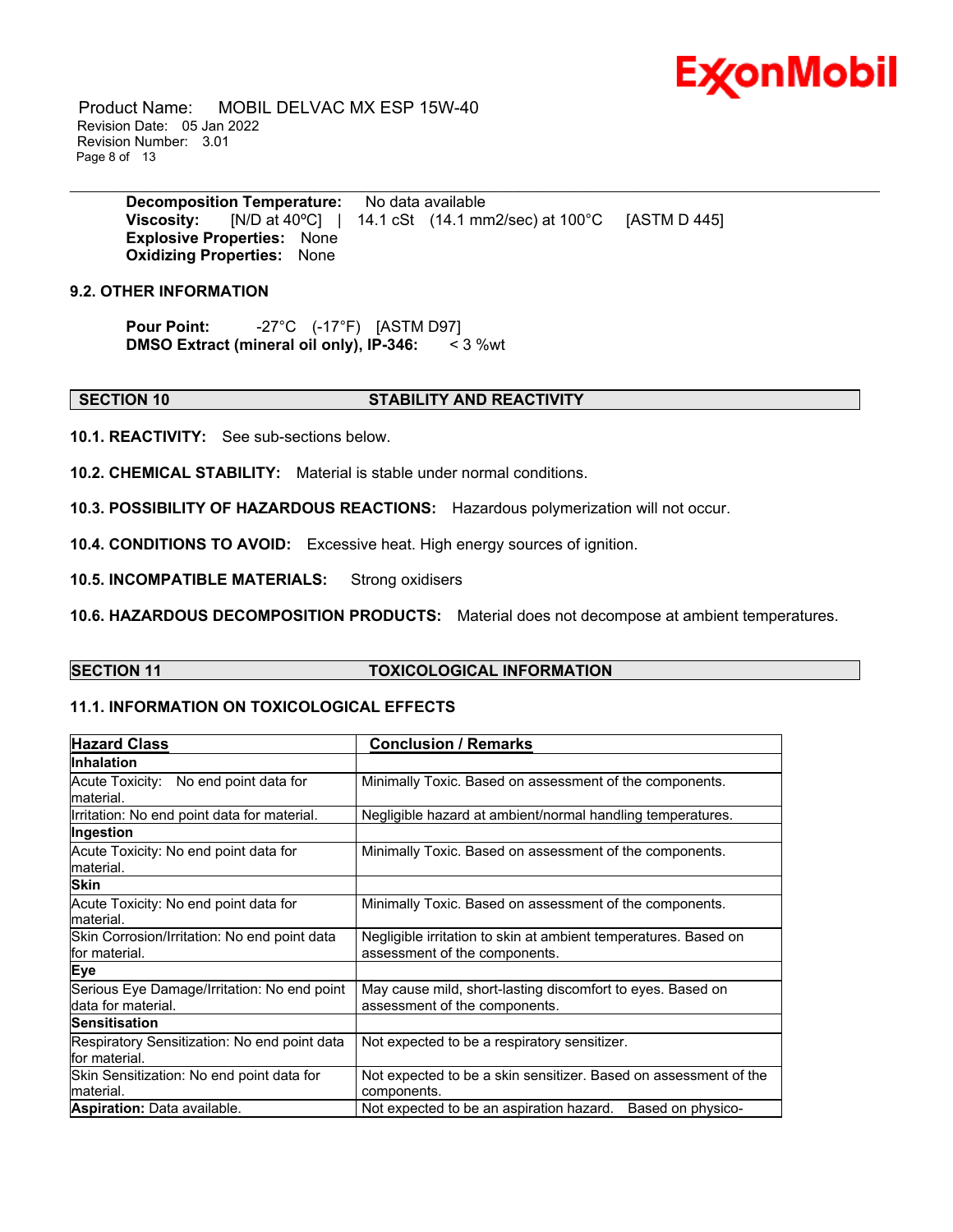

 Product Name: MOBIL DELVAC MX ESP 15W-40 Revision Date: 05 Jan 2022 Revision Number: 3.01 Page 9 of 13

|                                            | chemical properties of the material.                            |
|--------------------------------------------|-----------------------------------------------------------------|
| Germ Cell Mutagenicity: No end point data  | Not expected to be a germ cell mutagen. Based on assessment of  |
| for material.                              | the components.                                                 |
| Carcinogenicity: No end point data for     | Not expected to cause cancer. Based on assessment of the        |
| material.                                  | components.                                                     |
| Reproductive Toxicity: No end point data   | Not expected to be a reproductive toxicant. Based on assessment |
| for material.                              | of the components.                                              |
| Lactation: No end point data for material. | Not expected to cause harm to breast-fed children.              |
| Specific Target Organ Toxicity (STOT)      |                                                                 |
| Single Exposure: No end point data for     | Not expected to cause organ damage from a single exposure.      |
| material.                                  |                                                                 |
| Repeated Exposure: No end point data for   | Not expected to cause organ damage from prolonged or repeated   |
| material.                                  | exposure. Based on assessment of the components.                |

#### **OTHER INFORMATION**

#### **For the product itself:**

Component concentrations in this formulation would not be expected to cause skin sensitization, based on tests of the components, this formulation, or similar formulations.

\_\_\_\_\_\_\_\_\_\_\_\_\_\_\_\_\_\_\_\_\_\_\_\_\_\_\_\_\_\_\_\_\_\_\_\_\_\_\_\_\_\_\_\_\_\_\_\_\_\_\_\_\_\_\_\_\_\_\_\_\_\_\_\_\_\_\_\_\_\_\_\_\_\_\_\_\_\_\_\_\_\_\_\_\_\_\_\_\_\_\_\_\_\_\_\_\_\_\_\_\_\_\_\_\_\_\_\_\_\_\_\_\_\_\_\_\_

Diesel engine oils: Not carcinogenic in animals tests. Used and unused diesel engine oils did not produce any carcinogenic effects in chronic mouse skin painting studies. Oils that are used in gasoline engines may become hazardous and display the following properties: Carcinogenic in animal tests. Caused mutations in vitro. Possible allergen and photoallergen. Contains polycyclic aromatic compounds (PAC) from combustion products of gasoline and/or thermal degradation products.

#### **Contains:**

Base oil severely refined: Not carcinogenic in animal studies. Representative material passes IP-346, Modified Ames test, and/or other screening tests. Dermal and inhalation studies showed minimal effects; lung non-specific infiltration of immune cells, oil deposition and minimal granuloma formation. Not sensitising in test animals.

#### **SECTION 12 ECOLOGICAL INFORMATION**

The information given is based on data for the material, components of the material, or for similar materials, through the application of bridging principals.

#### **12.1. TOXICITY**

Material -- Not expected to be harmful to aquatic organisms.

#### **12.2. PERSISTENCE AND DEGRADABILITY**

#### **Biodegradation:**

Base oil component -- Expected to be inherently biodegradable

#### **12.3. BIOACCUMULATIVE POTENTIAL**

 Base oil component -- Has the potential to bioaccumulate, however metabolism or physical properties may reduce the bioconcentration or limit bioavailability.

### **12.4. MOBILITY IN SOIL**

 Base oil component -- Low solubility and floats and is expected to migrate from water to the land. Expected to partition to sediment and wastewater solids.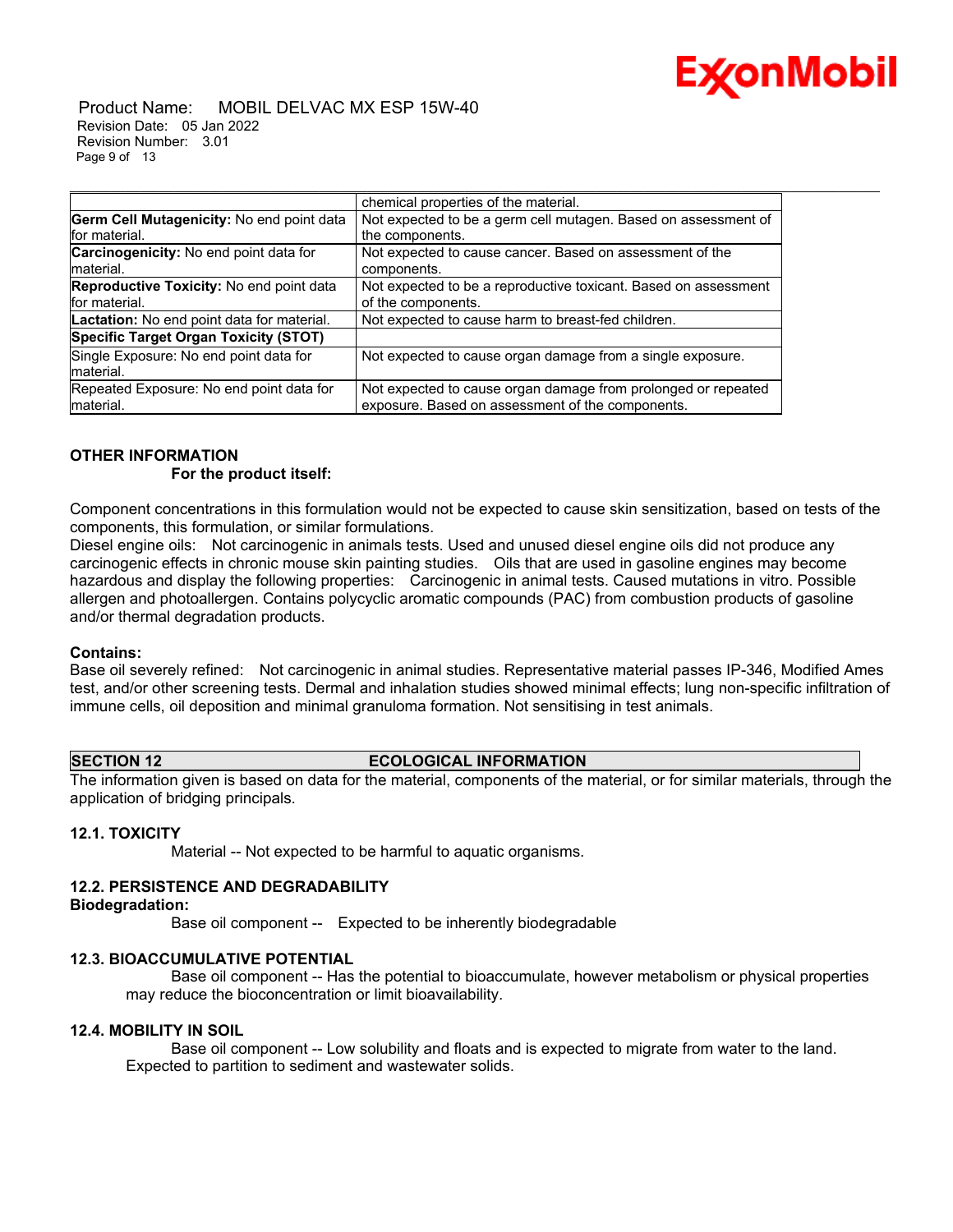

 Product Name: MOBIL DELVAC MX ESP 15W-40 Revision Date: 05 Jan 2022 Revision Number: 3.01 Page 10 of 13

#### \_\_\_\_\_\_\_\_\_\_\_\_\_\_\_\_\_\_\_\_\_\_\_\_\_\_\_\_\_\_\_\_\_\_\_\_\_\_\_\_\_\_\_\_\_\_\_\_\_\_\_\_\_\_\_\_\_\_\_\_\_\_\_\_\_\_\_\_\_\_\_\_\_\_\_\_\_\_\_\_\_\_\_\_\_\_\_\_\_\_\_\_\_\_\_\_\_\_\_\_\_\_\_\_\_\_\_\_\_\_\_\_\_\_\_\_\_ **12.5. PERSISTENCE, BIOACCUMULATION AND TOXICITY FOR SUBSTANCE(S)**

Material does not meet the Reach Annex XIII criteria for PBT or vPvB.

#### **12.6. OTHER ADVERSE EFFECTS**

No adverse effects are expected.

#### **SECTION 13 DISPOSAL CONSIDERATIONS**

Disposal recommendations based on material as supplied. Disposal must be in accordance with current applicable laws and regulations, and material characteristics at time of disposal.

#### **13.1. WASTE TREATMENT METHODS**

Product is suitable for burning in an enclosed controlled burner for fuel value or disposal by supervised incineration at very high temperatures to prevent formation of undesirable combustion products. Protect the environment. Dispose of used oil at designated sites. Minimize skin contact. Do not mix used oils with solvents, brake fluids or coolants.

#### **European Waste Code:** 13 02 05\*

NOTE: These codes are assigned based upon the most common uses for this material and may not reflect contaminants resulting from actual use. Waste producers need to assess the actual process used when generating the waste and its contaminants in order to assign the proper waste disposal code(s).

This material is considered as hazardous waste pursuant to The Hazardous Waste Regulations (HWR), and subject to the provisions of those Regulations.

**Empty Container Warning** Empty Container Warning (where applicable): Empty containers may contain residue and can be dangerous. Do not attempt to refill or clean containers without proper instructions. Empty drums should be completely drained and safely stored until appropriately reconditioned or disposed. Empty containers should be taken for recycling, recovery, or disposal through suitably qualified or licensed contractor and in accordance with governmental regulations. DO NOT PRESSURISE, CUT, WELD, BRAZE, SOLDER, DRILL, GRIND, OR EXPOSE SUCH CONTAINERS TO HEAT, FLAME, SPARKS, STATIC ELECTRICITY, OR OTHER SOURCES OF IGNITION. THEY MAY EXPLODE AND CAUSE INJURY OR DEATH.

#### **SECTION 14 TRANSPORT INFORMATION**

**LAND (ADR/RID): 14.1-14.6** Not Regulated for Land Transport

**INLAND WATERWAYS (ADN): 14.1-14.6** Not Regulated for Inland Waterways Transport

**SEA (IMDG): 14.1-14.6** Not Regulated for Sea Transport according to IMDG-Code

#### **SEA (MARPOL 73/78 Convention - Annex II):**

**14.7. Transport in bulk according to Annex II of MARPOL 73/78 and the IBC Code** Not classified according to Annex II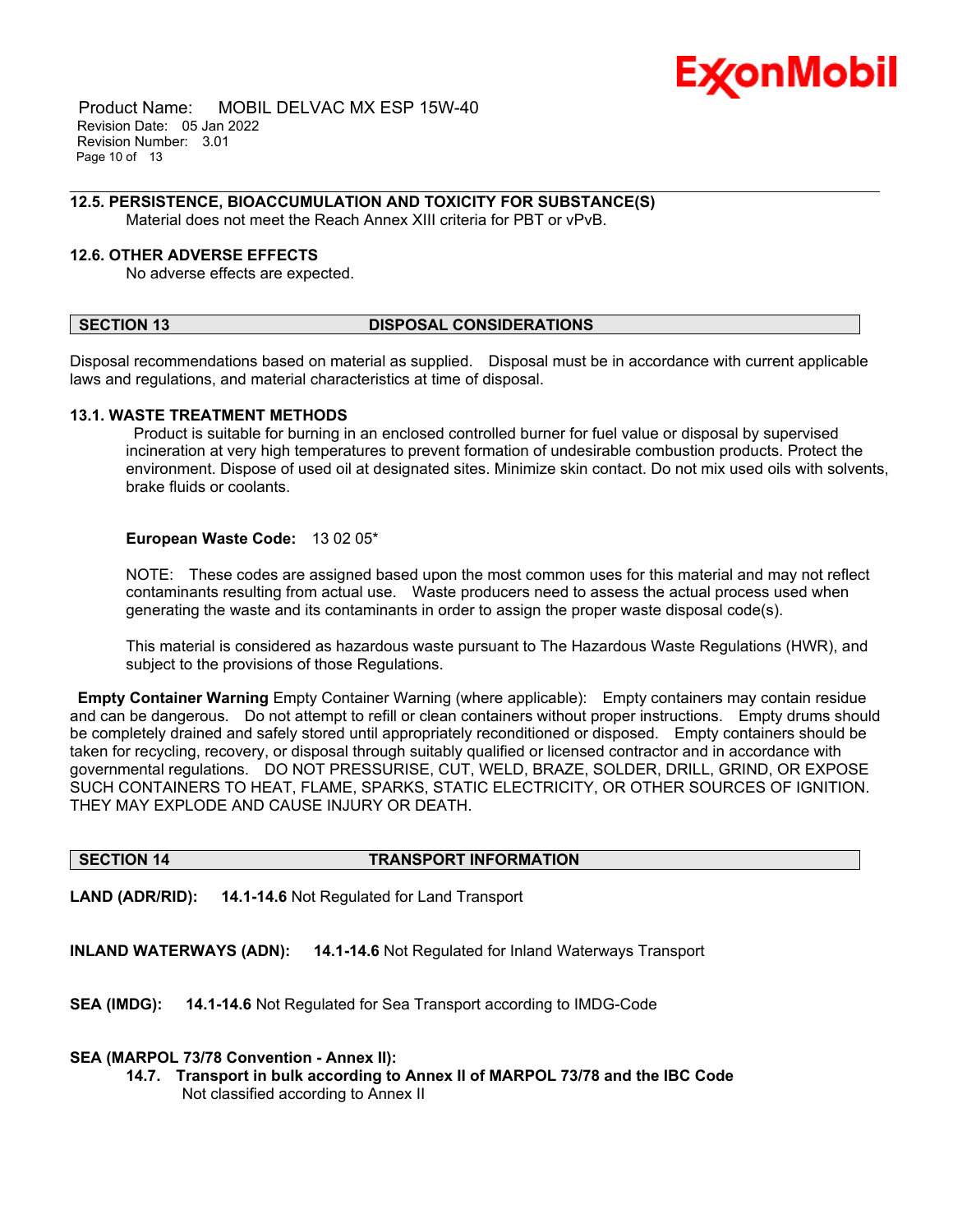

#### **AIR (IATA): 14.1-14.6** Not Regulated for Air Transport

#### **SECTION 15 REGULATORY INFORMATION**

#### **REGULATORY STATUS AND APPLICABLE LAWS AND REGULATIONS**

**Listed or exempt from listing/notification on the following chemical inventories :** DSL, ENCS, ISHL, PICCS, TSCA

\_\_\_\_\_\_\_\_\_\_\_\_\_\_\_\_\_\_\_\_\_\_\_\_\_\_\_\_\_\_\_\_\_\_\_\_\_\_\_\_\_\_\_\_\_\_\_\_\_\_\_\_\_\_\_\_\_\_\_\_\_\_\_\_\_\_\_\_\_\_\_\_\_\_\_\_\_\_\_\_\_\_\_\_\_\_\_\_\_\_\_\_\_\_\_\_\_\_\_\_\_\_\_\_\_\_\_\_\_\_\_\_\_\_\_\_\_

 **Special Cases:**

| Inventory        | <b>Status</b>             |
|------------------|---------------------------|
| <b>AIIC</b>      | <b>Restrictions Apply</b> |
| E <sub>esc</sub> | <b>Restrictions Apply</b> |
| <b>KECI</b>      | <b>Restrictions Apply</b> |
| TCSI             | <b>Restrictions Apply</b> |

#### **15.1. SAFETY, HEALTH AND ENVIRONMENTAL REGULATIONS/LEGISLATION SPECIFIC FOR THE SUBSTANCE OR MIXTURE**

#### **Applicable EU Directives and Regulations:**

 1907/2006 [... on the Registration, Evaluation, Authorisation and Restriction of Chemicals ... and amendments thereto] 1272/2008 [on classification, labelling and packaging of substances and mixtures.. and

amendments thereto]

#### **REACH Restrictions on the manufacturing, placing on the market and use of certain dangerous substances, mixtures and articles (Annex XVII):**

The following entries of Annex XVII may be considered for this product: None

#### **15.2. CHEMICAL SAFETY ASSESSMENT**

**REACH Information:** A Chemical Safety Assessment has been carried out for one or more substances present in the material.

### **SECTION 16 OTHER INFORMATION**

**REFERENCES:** Sources of information used in preparing this SDS included one or more of the following: results from in house or supplier toxicology studies, CONCAWE Product Dossiers, publications from other trade associations, such as the EU Hydrocarbon Solvents REACH Consortium, U.S. HPV Program Robust Summaries, the EU IUCLID Data Base, U.S. NTP publications, and other sources, as appropriate.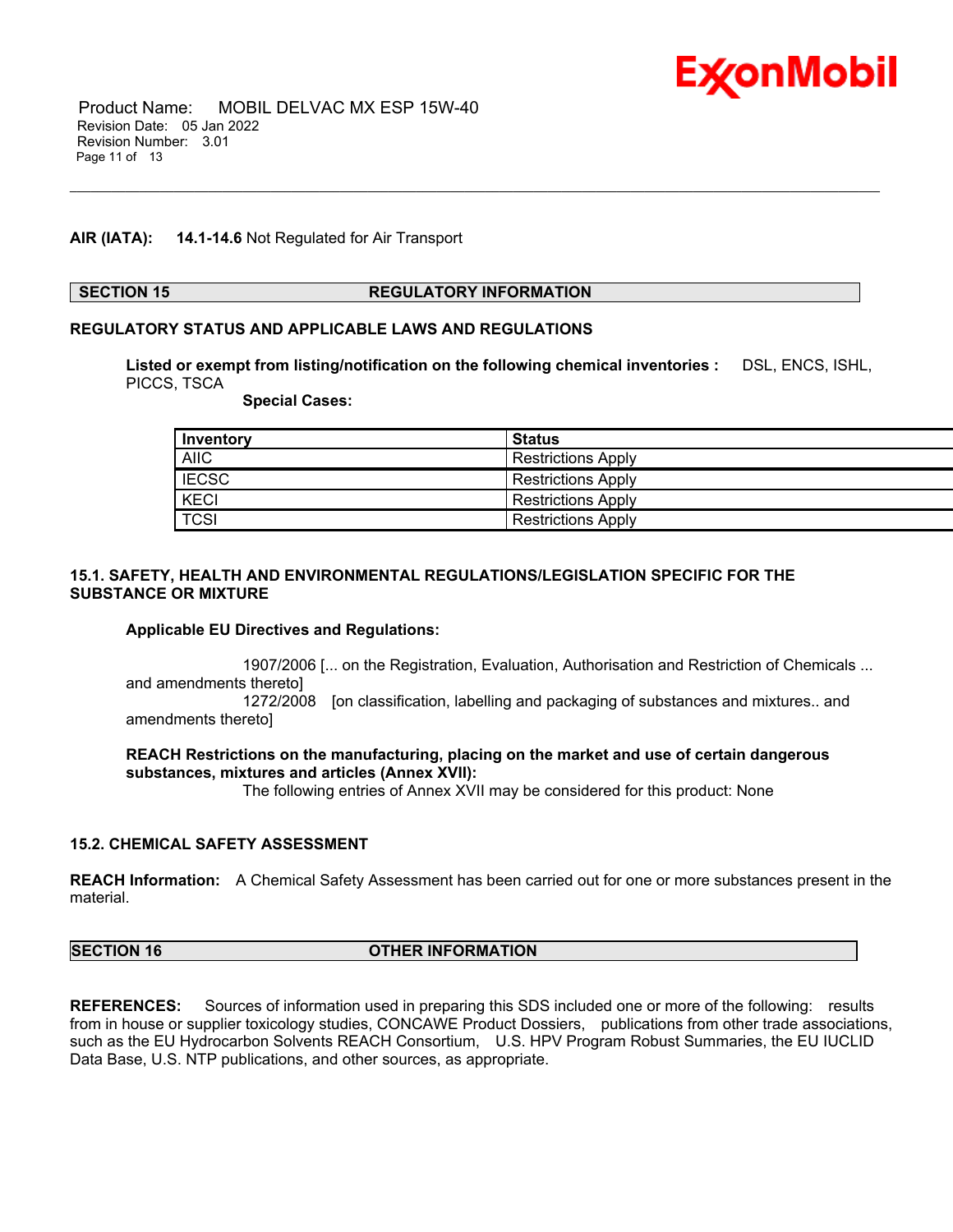# Ex⁄onMobil

 Product Name: MOBIL DELVAC MX ESP 15W-40 Revision Date: 05 Jan 2022 Revision Number: 3.01 Page 12 of 13

| List of abbreviations and acronyms that could be (but not necessarily are) used in this safety data sheet: |
|------------------------------------------------------------------------------------------------------------|
| <b>Full text</b>                                                                                           |
| Not applicable                                                                                             |
| Not determined                                                                                             |
| Not established                                                                                            |
| Volatile Organic Compound                                                                                  |
| Australian Inventory of Industrial Chemicals                                                               |
| American Industrial Hygiene Association Workplace Environmental Exposure Limits                            |
| ASTM International, originally known as the American Society for Testing and Materials (ASTM)              |
| Domestic Substance List (Canada)                                                                           |
| European Inventory of Existing Commercial Substances                                                       |
| European List of Notified Chemical Substances                                                              |
| Existing and new Chemical Substances (Japanese inventory)                                                  |
| Inventory of Existing Chemical Substances in China                                                         |
| Korean Existing Chemicals Inventory                                                                        |
| Non-Domestic Substances List (Canada)                                                                      |
| New Zealand Inventory of Chemicals                                                                         |
| Philippine Inventory of Chemicals and Chemical Substances                                                  |
| Threshold Limit Value (American Conference of Governmental Industrial Hygienists)                          |
| Toxic Substances Control Act (U.S. inventory)                                                              |
| Substances of Unknown or Variable composition, Complex reaction products or Biological materials           |
| Lethal Concentration                                                                                       |
| Lethal Dose                                                                                                |
| Lethal Loading                                                                                             |
| <b>Effective Concentration</b>                                                                             |
| <b>Effective Loading</b>                                                                                   |
| No Observable Effect Concentration                                                                         |
| No Observable Effect Loading Rate                                                                          |
|                                                                                                            |

\_\_\_\_\_\_\_\_\_\_\_\_\_\_\_\_\_\_\_\_\_\_\_\_\_\_\_\_\_\_\_\_\_\_\_\_\_\_\_\_\_\_\_\_\_\_\_\_\_\_\_\_\_\_\_\_\_\_\_\_\_\_\_\_\_\_\_\_\_\_\_\_\_\_\_\_\_\_\_\_\_\_\_\_\_\_\_\_\_\_\_\_\_\_\_\_\_\_\_\_\_\_\_\_\_\_\_\_\_\_\_\_\_\_\_\_\_

### **KEY TO THE H-CODES CONTAINED IN SECTION 3 OF THIS DOCUMENT (for information only):**

[Acute Tox. 5 H303]: May be harmful if swallowed; Acute Tox Oral, Cat 5

Asp. Tox. 1 H304: May be fatal if swallowed and enters airways; Aspiration, Cat 1

Skin Irrit. 2 H315: Causes skin irritation; Skin Corr/Irritation, Cat 2

Skin Sens. 1 H317: May cause allergic skin reaction; Skin Sensitization, Cat 1

Eye Dam. 1 H318: Causes serious eye damage; Serious Eye Damage/Irr, Cat 1

STOT RE 2 H373: May cause damage to organs through prolonged or repeated exposure; Target Organ, Repeated, Cat 2

[Aquatic Acute 2 H401]: Toxic to aquatic life; Acute Env Tox, Cat 2

Aquatic Chronic 2 H411: Toxic to aquatic life with long lasting effects; Chronic Env Tox, Cat 2

Aquatic Chronic 4 H413: May cause long lasting harmful effects to aquatic life; Chronic Env Tox, Cat 4

#### **THIS SAFETY DATA SHEET CONTAINS THE FOLLOWING REVISIONS:**

Annex not required information was added.

Composition: Component Table for REACH information was modified.

Composition: Concentration Footnote information was deleted.

dnel table - consumer information was added.

dnel table - worker information was added.

dnel table notes information was added.

PNEC table information was added.

Section 08: Exposure Limits Table information was added.

Section 09: Colour information was modified.

Section 09: Relative Density information was modified.